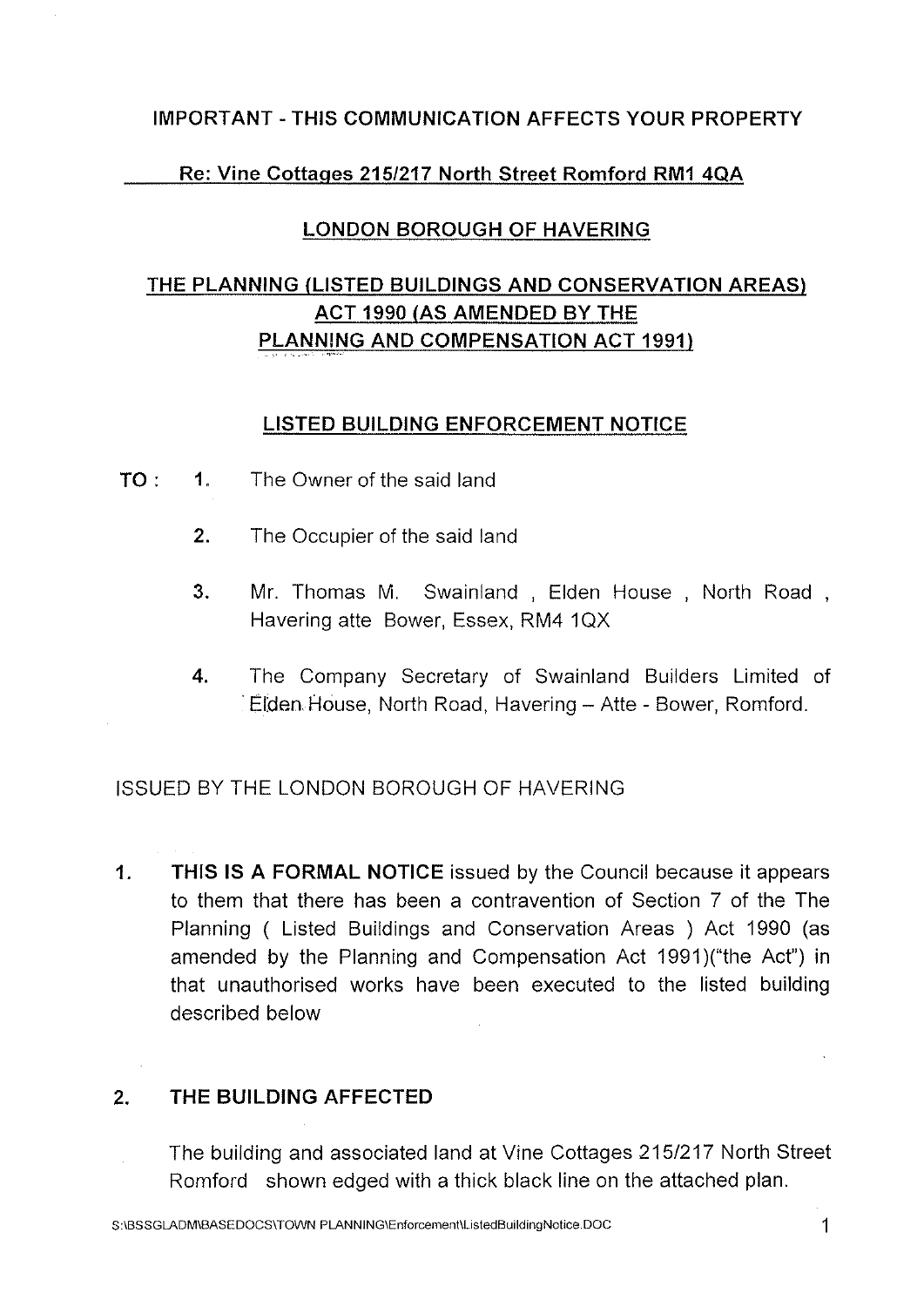## 3. **THE CONTRAVENTION**

Without listed building consent the unauthorised replacement of windows within the front and side elevations.

**4.**  In exercise of powers contained in Section 38 of the Act the Council considers that it is expedient to issue this notice having regard to the effect of the works on the character of the building as one of special architectural or historic interest

## **5. REASONS FOR ISSUING THIS NOTICE**

The windows , by reason of their form, appearance and materials, are unsympathetic to the historic fabric , character , and appearance of the listed building into which they have been inserted, contrary to Government Guidance contained in PPG15 - Planning and Historic Environment. Havering's adopted Local Development Framework Policies DC 61 and DC67 - is also relevant.

## **6. WHAT YOU ARE REQUIRED TO DO**

(i) Remove all unauthorised replacement windows , namely PVCu windows , in the front and side elevations.

TIME FOR COMPLIANCE: 3 months after this notice takes effect.

- (ii) Re-instate the windows in the building prior to the unauthorised alterations in accordance with the following specifications:
	- (a) Single glazed, double hung, timber sash windows with small ogee horns to meeting rail on top sash only and balanced using traditional sash weights. Top and bottom sash to be of equal height.
	- (b) Each sash to have six panes of glass of equal size, separated by traditional lambs tongue or broken lambs tongue glazing bars.
	- (c) All glass to be putty fixed externally.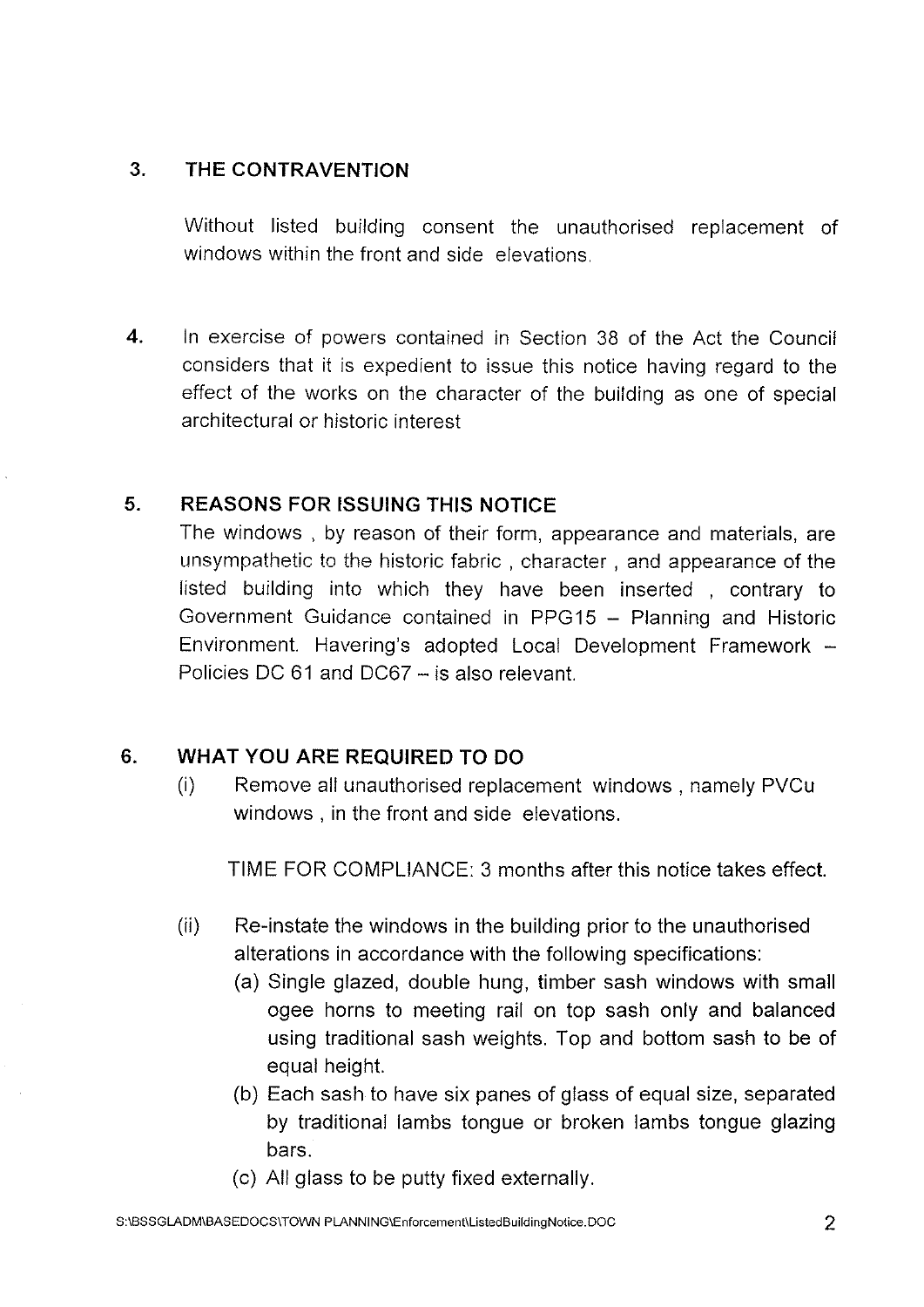(d) Window frames and glazing bars painted white.

TIME FOR COMPLIANCE : 3 months after this notice takes effect.

(iii) Make good any damage caused to the fabric of the building during the works in compliance with (i) and **(ii)** above using materials to match the specification of the existing building.

TIME FOR COMPLIANCE : 3 months after this notice takes effect.

#### **7. WHEN THIS NOTICE TAKES EFFECT**

This notice takes effect on  $19<sup>th</sup>$  July 2010 unless an appeal is made against **it** beforehand

Dated:  $9\sqrt[4]{\frac{L}{\sqrt{2}}}$ Signed: TiHealy

Authorised Officer

On behalf of London Borough of Havering Town Hall Main Road Romford **RM1** 3BD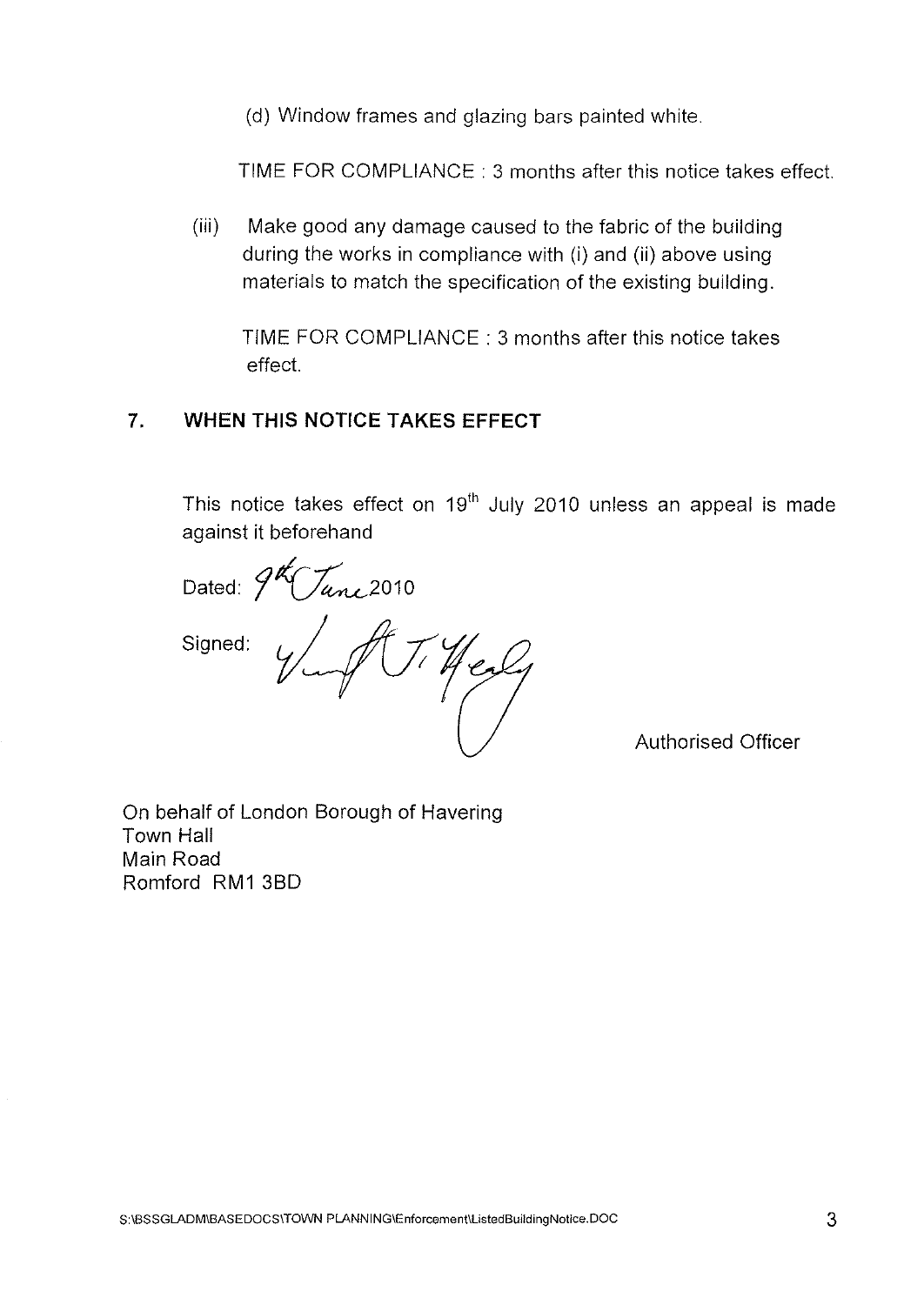#### ANNEX

#### **YOUR RIGHT OF APPEAL**

#### **PLEASE NOTE THAT A SEPARATE APPEAL FORM MUST BE COMPLETED FOR EACH INDIVIDUAL PERSON OR ORGANISATION**

You can appeal against this notice, but any appeal must be received, or posted in time to be received, by the Planning Inspectorate before  $19<sup>th</sup>$  July 2010. You should read carefully the enclosed notes and extracts from the Act. You may use the appeal form of which three copies are enclosed. One is for you to send to the Planning Inspectorate if you decide to appeal. You should also send the Planning Inspectorate the spare copy of the enforcement notice which is enclosed. The appeal should be sent to The Planning Inspectorate, PO Box 326, Bristol BS99 7XF. The second copy of the form, together with any supporting documents, should be sent to the Council (please see below the paragraph headed "Correspondence with the Council"). The third copy is for you to keep for your own records.

#### **WHAT HAPPENS IF YOU DO NOT APPEAL**

If you do not appeal against the enforcement notice, it will take effect on  $19<sup>th</sup>$ July 2010 and you must then ensure that the required steps for complying with it, for which you may be held responsible, are taken within the period {s} specified in the notice. Failure to comply with an enforcement notice which has taken effect can result in prosecution and or the carrying out of remedial action by the Council, the costs of which it may seek to recover from you.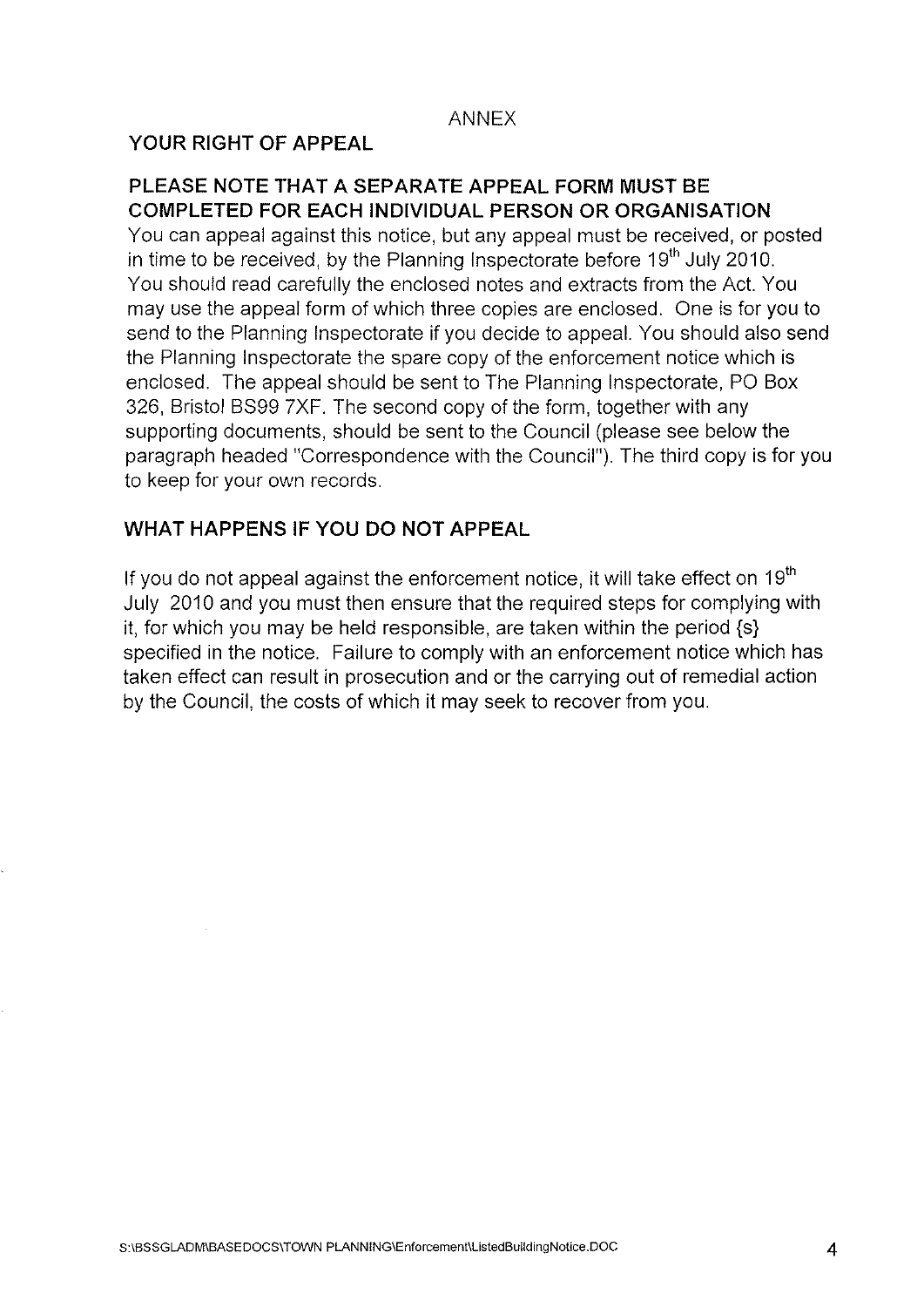### NOTES FOR PERSONS SERVED WITH A LISTED BUILDING ENFORCEMENT NOTICE

## (These notes do not form any part of the Listed Building Enforcement Notice)

## PENALTIES FOR NON-COMPLIANCE

1. You have been served with copies of a Listed Building Enforcement Notice which will come into effect on the date given in paragraph 7 of the Notice. You then have the period or periods specified in paragraph 6 in which to comply with the requirements contained in that same paragraph. If you fail to comply within that time you will be liable to prosecution and, on conviction, to a fine.

## RIGHT OF APPEAL

2. You have a right of appeal against the Notice to the Planning Inspectorate. If you do appeal, the Notice will not come into effect until the appeal is finally determined or withdrawn.

#### WHEN TO APPEAL

3. An appeal must be made before the date given in paragraph 7 being the date when the Notice takes effect. The Planning Inspectorate has no power to extend this period nor to accept an appeal made out of time.

#### HOW TO APPEAL

4. An appeal form should be completed and sent to the Planning Inspectorate, P.O. Box 326, Bristol BS99 7XF and the envelope marked "Listed Building Enforcement Appeal". It will help the Planning Inspectorate in dealing with the preliminary stages of the appeal (see paragraph 7 below) if you send him the additional enclosed copy of the Listed Building Enforcement Notice or, failing that, state the address of the listed building to which the Notice relates and that the Notice was issued by the London Borough Of Havering. (If you have also made, or are making, an appeal against a refusal of planning permission or listed building consent in respect of the same building, you should mention this as well).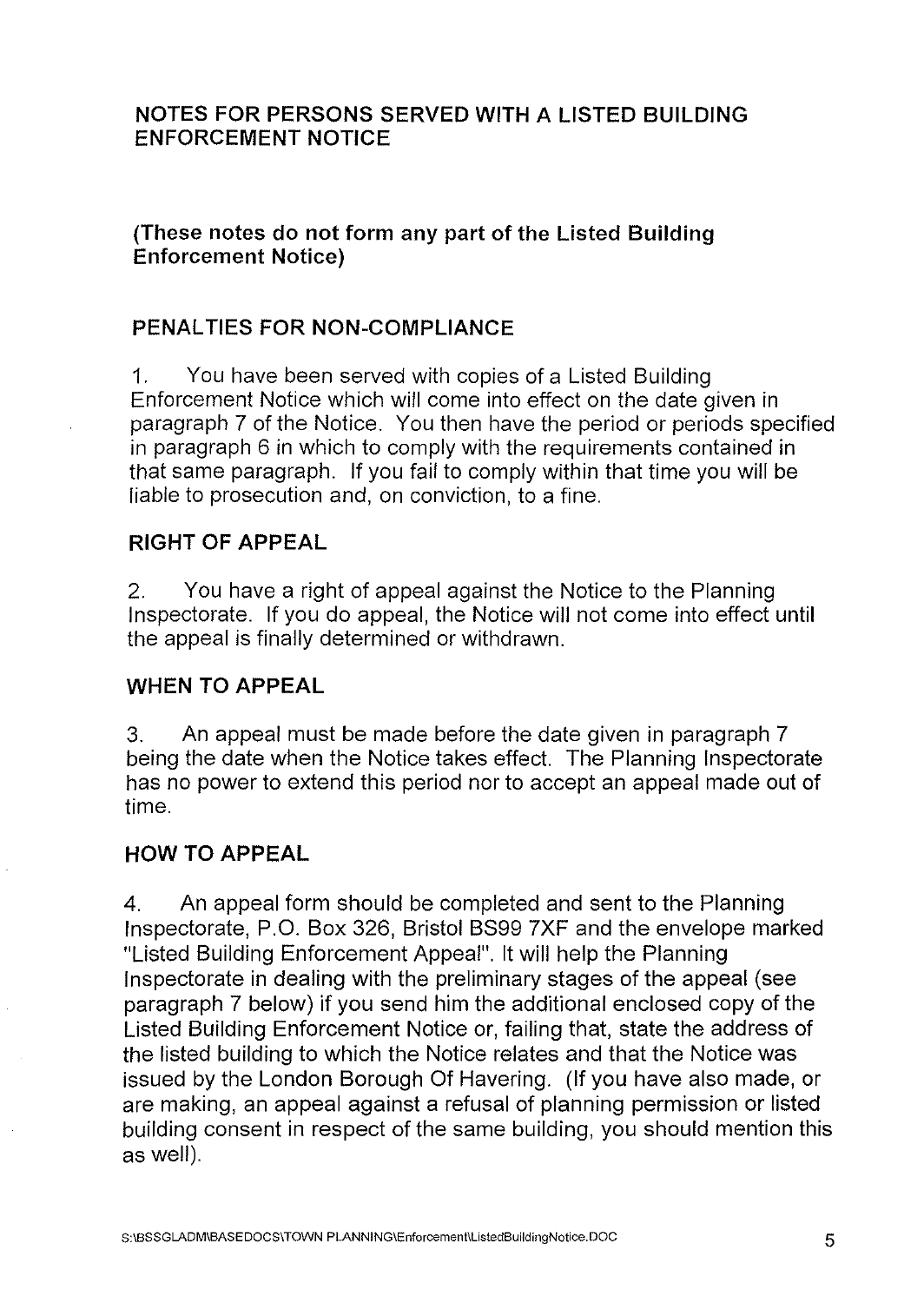# **GROUNDS ON WHICH AN APPEAL CAN BE MADE**

5. An appeal can be made on one or more of the grounds set out in Section 39 of the Planning (Listed Buildings and Conservation Areas) Act 1990, as amended. Details are contained in the "Notes for appellants" from the Planning Inspectorate enclosed with this letter.

# **STATING THE FACTS**

6. The statement of facts in support of the appeal must be more than just a reiteration of the grounds set out in Section 39 of the Act and must at least give the basic facts on which you rely in pleading those grounds.

## **SUBSEQUENT ACTION**

7. The Planning Inspectorate will acknowledge receipt of your appeal and contact the Council. Unless the Planning Inspectorate considers that an Inquiry is essential, an opportunity will be given to both you, as appellant, and the Council to say whether you wish to appear before an Inspector at a Local Inquiry or are prepared to have the matter dealt with by way of written statements. This latter procedure may be more suitable where there is no dispute as to the facts of the case.

## **PROFESSIONAL ADVICE**

8. If the issues are simple you may decide to deal with the appeal yourself or with the help of someone not professionally qualified. Where legal or other complex issues are likely to be involved, it may be better to seek professional advice at an early date. Whoever the spokesman is, all representations will be carefully considered. If there is an Inquiry, the Inspector will ensure that everybody gets a fair hearing whether professionally represented or not.

#### **NOTE**

These notes are supplied for guidance only. Although they seek to draw your attention to the more important provisions of the legislation concerning enforcement of listed building control, they do not purport to be a complete statement of the law. Further reference should be made to the Planning (Listed Buildings and Conservation Areas) Act 1990, as amended, and associated Orders or Regulations.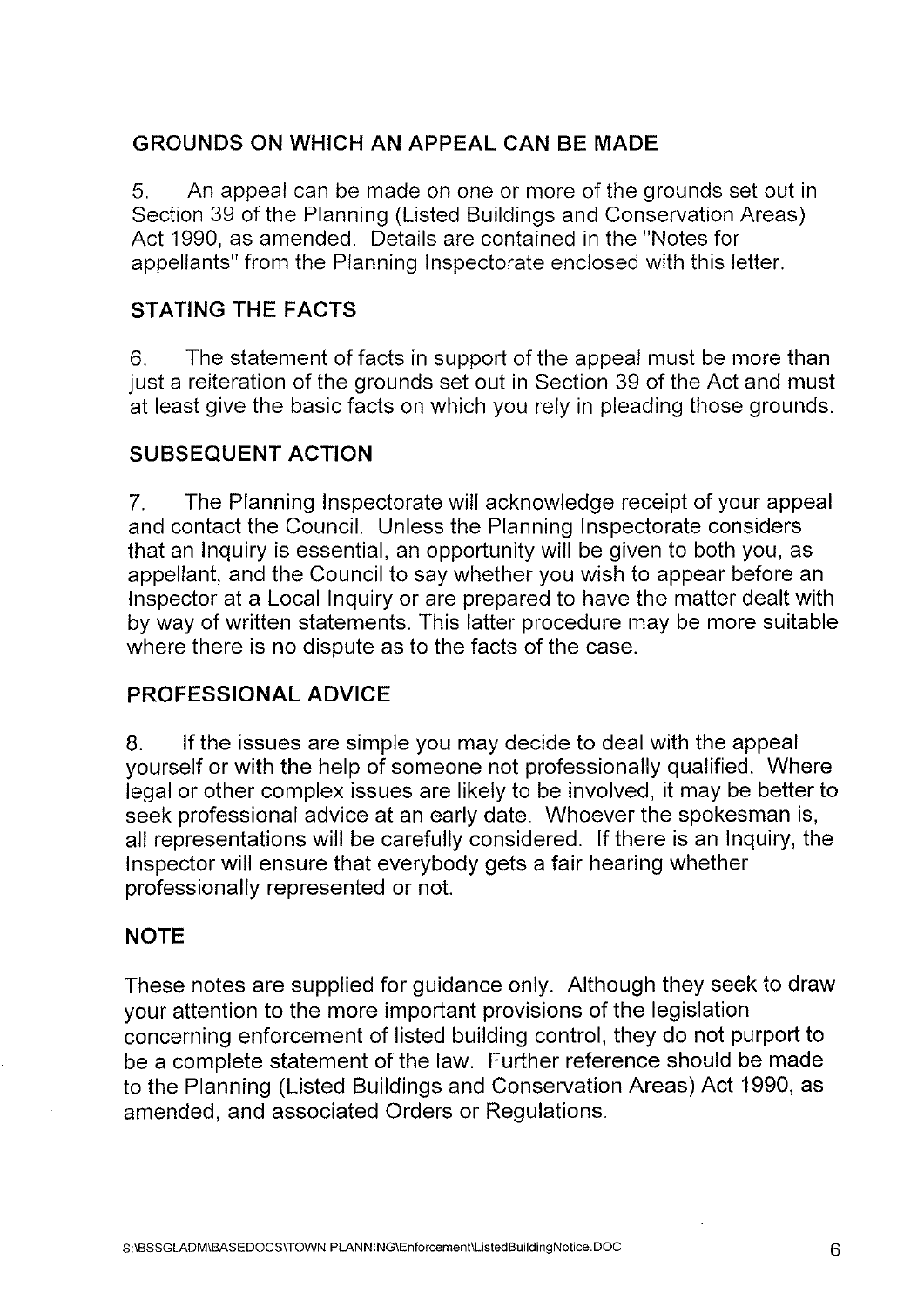## **LONDON BOROUGH OF HAVERING LISTED BUILDING ENFORCEMENT NOTICES**

## **Extracts from the Planning (Listed Buildings and Conservation Areas) Act 1990** (as **amended)**

| Power to<br><b>Issue listed</b><br>Building enforce-<br>Ment<br>notice | .38.<br>(1)<br>authority - | Where it appears to the local planning |                                                                                              |  |
|------------------------------------------------------------------------|----------------------------|----------------------------------------|----------------------------------------------------------------------------------------------|--|
|                                                                        |                            | (a)                                    | that any works have been or are<br>being executed to a listed building<br>in their area: and |  |

(b) that the works are such as to involve a contravention of section 9(1) or (2),

they may, if they consider it expedient to do so having regard to the effect of the works on the character of the building as one of special architectural or historic interest, issue a notice under this section (in this Act referred to as a "listed building enforcement notice").

- (2) A listed building enforcement notice shall specify the alleged contravention and require such steps as may be specified in the notice to be taken
- (a) for restoring the building to its former state; or
- (b) if the authority consider that such restoration would not be reasonably practicable or would be undesirable, for executing such further works specified in the notice as they consider necessary to alleviate the effect of the works which were carried out without listed building consent; or
- (c) for bringing the building to the state in which it would have been if the terms and conditions of any listed building consent which has been granted for the works had been complied with.
- (3) A listed building enforcement notice -
- (a) shall specify the date on which it is to take effect and, subject to sections 39(3) and 65(3A), shall take effect on that date, and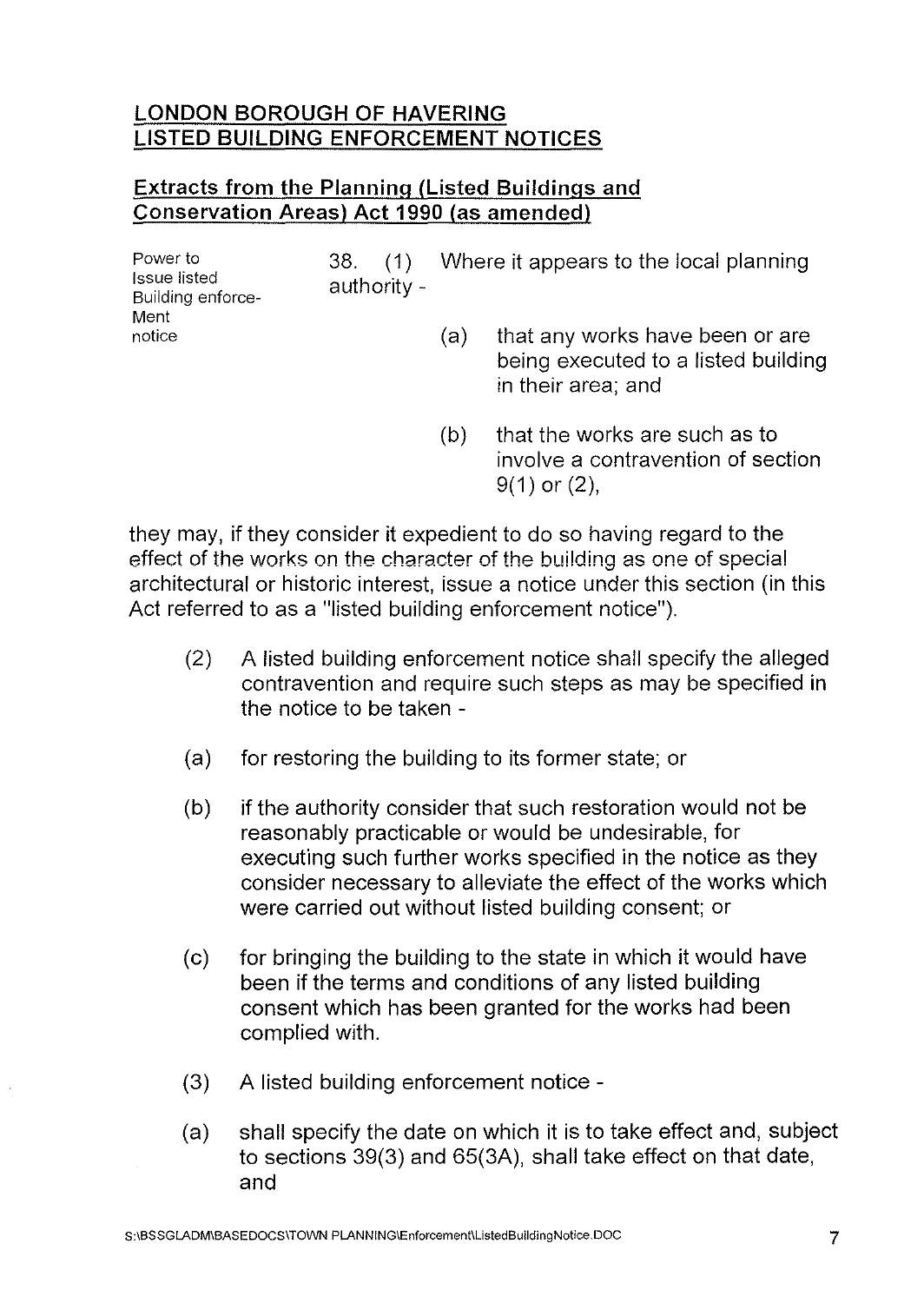- (b) shall specify the period within which any steps are required to be taken and may specify different periods for different steps, and, where different periods apply to different steps, references in this Part to the period for compliance with a listed building enforcement notice, in relation to any step, are to the period within which the step is required to be taken.
- $(4)$  A copy of a listed building enforcement notice shall be served, not later than 28 days after the date of its issue and not later than 28 days before the date specified in it as the date on which it is to take effect
- (a) on the owner and on the occupier of the building to which it relates; and
- (b) on any other person having an interest in that building which in the opinion of the authority is materially affected by the notice.
- $(5)$  The local planning authority may  $\overline{\phantom{a}}$
- (a) withdraw a listed building enforcement notice (without prejudice to their power to issue another); or
- $(b)$  waive or relax any requirement of such a notice and, in particular, may extend the period specified in accordance with Section 38(3), and the powers conferred by this subsection may be exercised whether or not the notice has taken effect.
- (6) The local planning authority shall, immediately after exercising the powers conferred by subsection (5), give notice of the exercise to every person who has been served with a copy of the listed building enforcement notice or would, if the notice were re-issued, be served with a copy of it.
- (7) Where a listed building enforcement notice imposes any such requirement as is mentioned in subsection (2)(b), listed building consent shall be deemed to be granted for any works of demolition, alteration or extension of the building executed as a result of compliance with the notice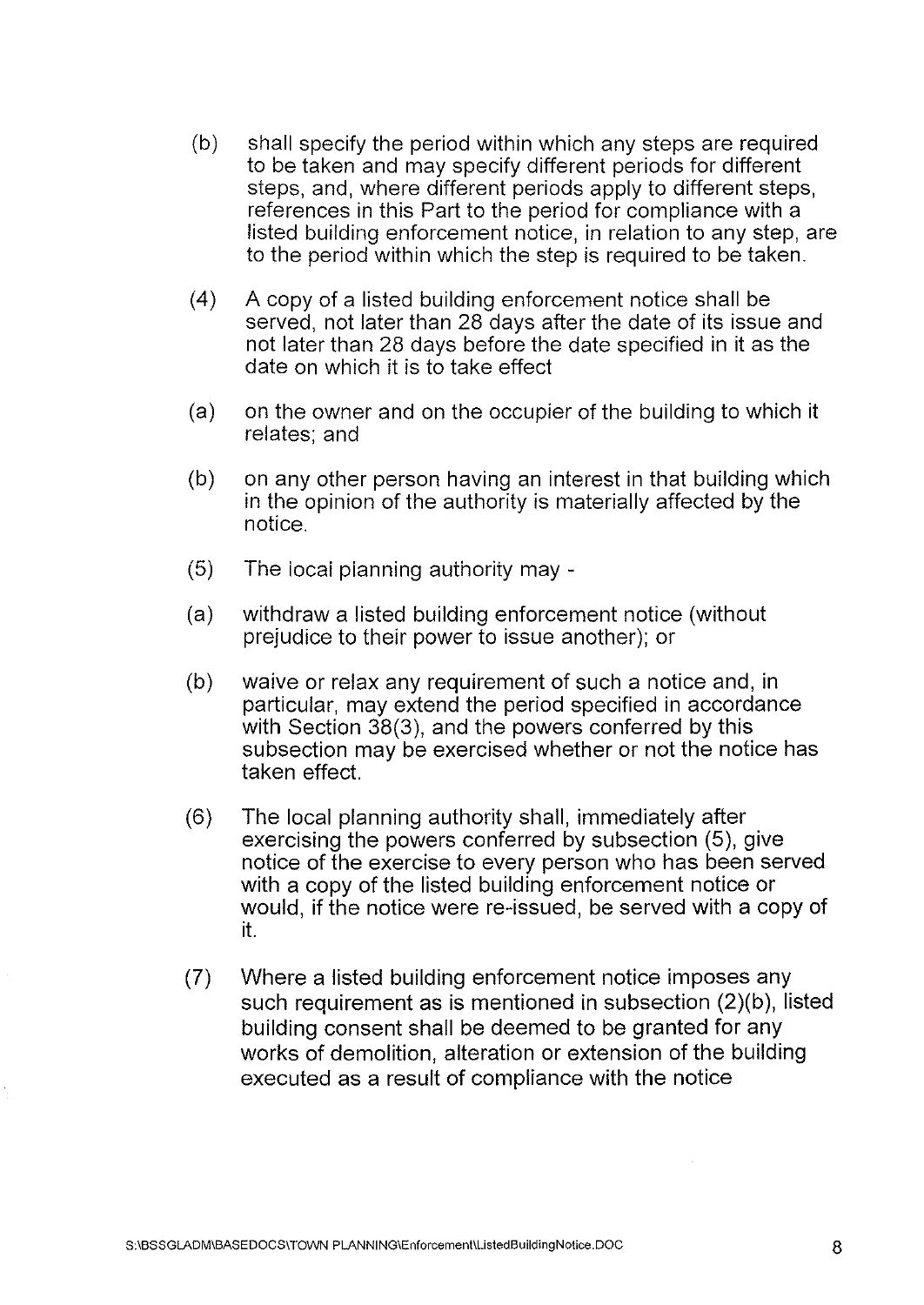Appeal 39. (1) A person having an interest in the Against building to which a linted building enforcement Against building to which a listed building enforcement<br>Building notice relates or a relevant occupier may appe Building and notice relates or a relevant occupier may appeal<br>Enforce- Lo the Secretary of State against the notice on Enforce to the Secretary of State against the notice on<br>Ment can't of the following arounds Ment any of the following grounds

> (a) that the building is not of special architectural or historic interest;

- (b) that the matters alleged to constitute a contravention of section 9(1) or (2) have not occurred;
- (c) that those matters (if they occurred) do not constitute such a contravention;
- (d) that works to the building were urgently necessary in the interests of safety or health or for the preservation of the building, that it was not practicable to secure safety or health or as the case may be, the preservation of the building by works of repair or works for affording temporary support or shelter, and that the works carried out were limited to the minimum measures immediately necessary;
- (e) that listed building consent ought to be granted for the works, or that any relevant condition of such consent which has been granted ought to be discharged, or different conditions substituted;
- (f) that copies of the notice were not served as required by section 38(4);
- (g) except in relation to such a requirement as is mentioned in section 38(2)(b) or (c), that the requirements of the notice exceed what is necessary for restoring the building to its condition before the works were carried out;
- (h) that the period specified in the notice as the period within which any step required by the notice is to be taken falls short of what should reasonably be allowed;
- $(i)$  that the steps required by the notice for the purpose of restoring the character of the building to its former state would not serve that purpose;
- $(i)$  that steps required to be taken by virtue of section 38(2)(b) exceed what is necessary to alleviate the effect of the works executed to the building;
- $(k)$  that steps required to be taken by virtue of section 38(2)(c) exceed what is necessary to bring the building to the state in S:\BSSGLADM\BASEDOCS\TOWN PLANNING\Enforcement\ListedBuildingNotice.DOC 9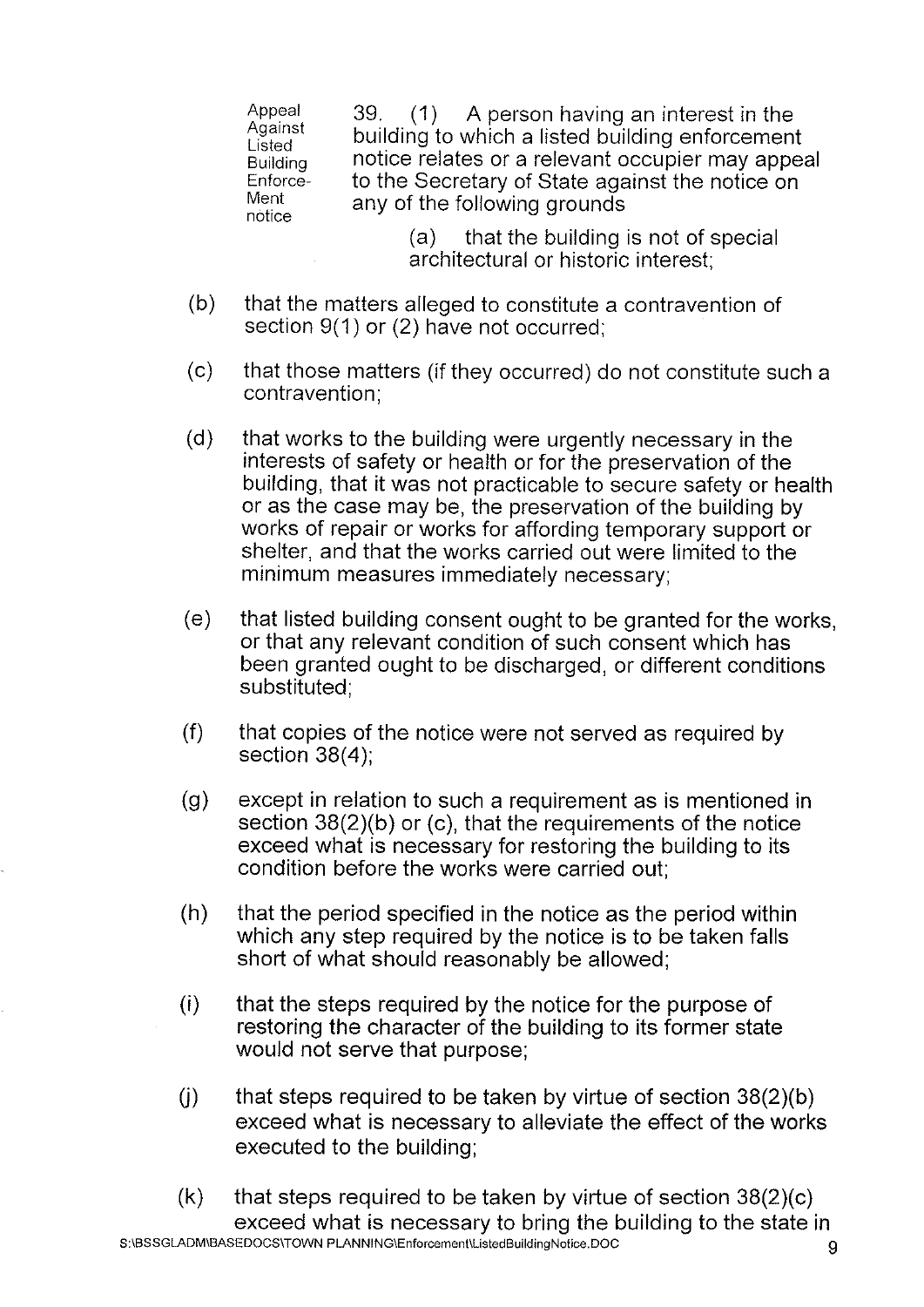which it would have been if the terms and conditions of the listed building consent had been complied with.

- $(2)$  An appeal under this section shall be made either -
- (a) by giving written notice of the appeal to the Secretary of State before the date specified in the listed building enforcement notice as the date on which it is to take effect; or
- (b) by sending such notice to him in a properly addressed and pre-paid letter posted to him at such time that, in the ordinary course of post, it would be delivered to him before that date.
- (3) Where such an appeal is brought the listed building enforcement notice shall, subject to any order under section 65 (3A), be of no effect pending the final determination or the withdrawal of the appeal.
- (4) A person who gives notice of appeal under this section shall, submit to the Secretary of State, either when giving the notice or within such time as may be prescribed, a statement in writing
- (a) specifying the grounds on which he is appealing against the listed building enforcement notice; and
- (b) giving such further information as may be prescribed.
- (5) If, where more than one ground is specified in the statement, the appellant does not give information required under subsection  $(4)(b)$  in relation to each of those grounds within the prescribed time, the Secretary of State may determine the appeal without considering any ground as to which the appellant has failed to give such information within that time.
- (6) Where any person has appealed to the Secretary of State under this section against a notice, no person shall be entitled, in any other proceedings instituted after the making of the appeal, to claim that the notice was not duly served on the person who appealed.
- $(7)$  In this section "relevant occupier" means a person who -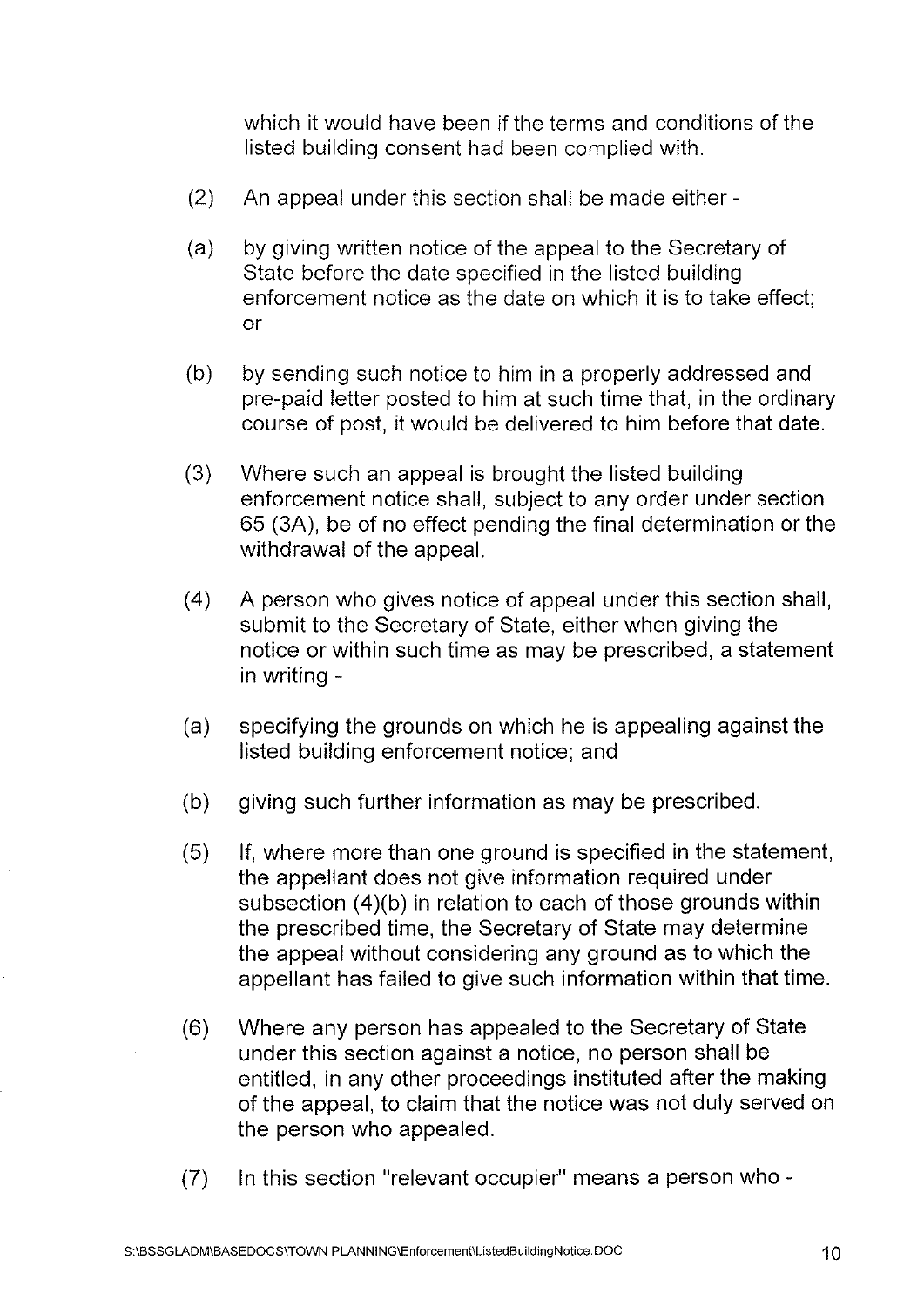- (a) on the date on which the listed building enforcement notice is issued occupies the building to which the notice relates by virtue of a licence and
- $(b)$  continues so to occupy the building when the appeal is brought.

Appeals: 40. (1) The Secretary of State may by<br>supple-<br>mentary be followed on appeals under section 39, and in<br>Provisions be followed on appeals under section 39, and in be followed on appeals under section 39, and in particular, but without prejudice to the generality of this subsection may

- (a) require the local planning authority to submit, within such time as may be prescribed, a statement indicating the submissions which they propose to put forward on the appeal;
- (b) specify the matters to be included in such a statement;

(c) require the authority or the appellant to give such notice of such an appeal as may be prescribed, being notice which in the opinion of the Secretary of State is likely to bring the appeal to the attention of persons in the locality in which the building in question is situated;

- (d) require the authority to send to the Secretary of State, within such period from the date of the bringing of the appeal as may be prescribed, a copy of the enforcement notice and a list of the persons served with copies of it.
- $(2)$  Subject to section 41 $(4)$ , the Secretary of State shall, if either the appellant or the local planning authority so wish, give each of them an opportunity of appearing before and being heard by a person appointed by the Secretary of State for the purpose.
- (3) Schedule 3 applies to appeals under section 39.

under s.39

Determi- 41.  $(1)$  On an appeal under section 39 the nation of Secretary of State may nation of Secretary of State may -<br>appeals

> (a) correct any defect, error or misdescription in the listed building enforcement notice; or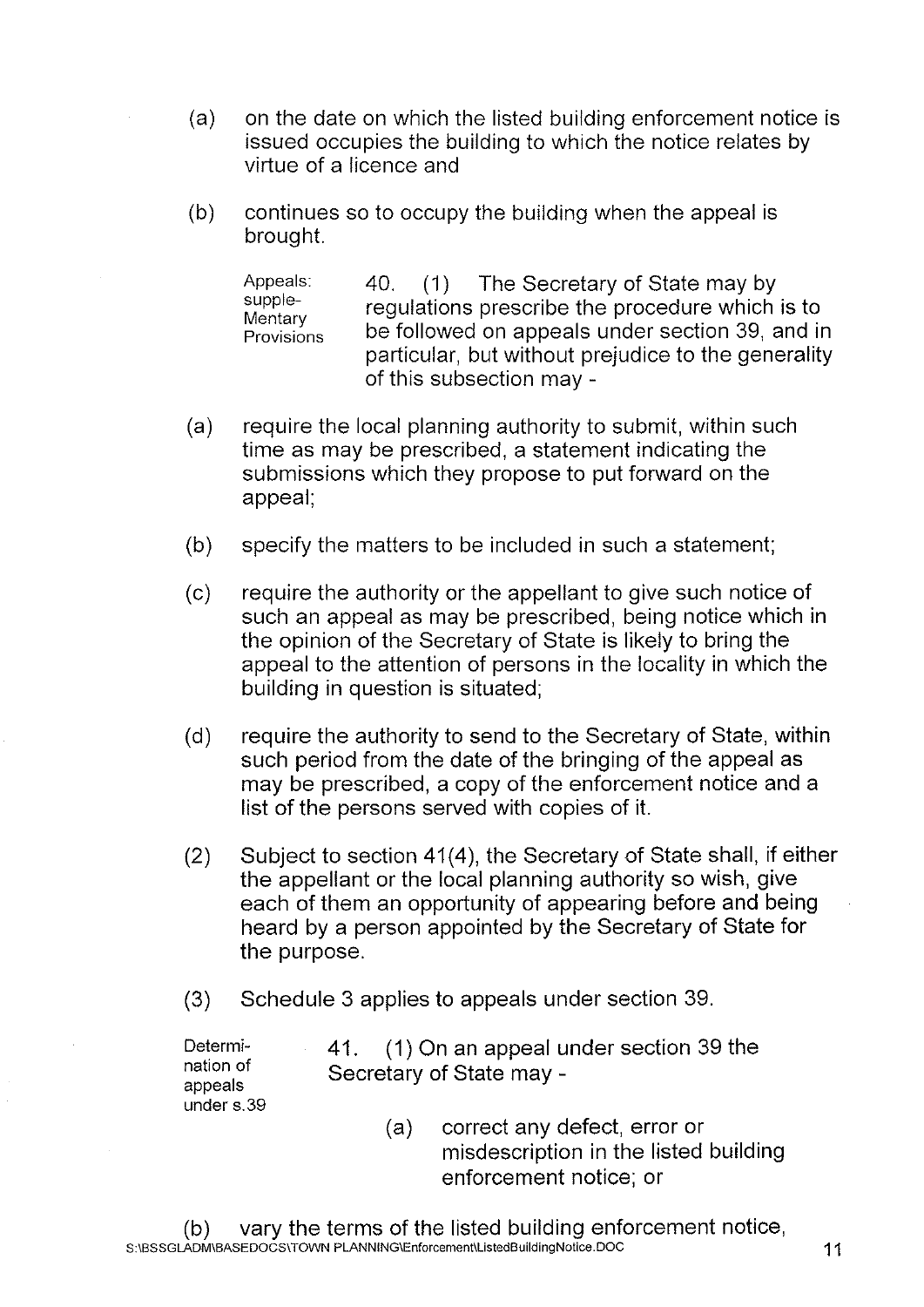if he is satisfied that the correction or variation will not cause injustice to the appellant or the local planning authority.

- (2) Where the Secretary of State determines to allow the appeal, he may quash the notice.
- (2A) The Secretary of State shall give any directions necessary to give effect to his determination on the appeal.
- $(3)$  The Secretary of State -
- (a) may dismiss such an appeal if the appellant fails to comply with section 39(4) within the prescribed time; and
- (b) may allow such an appeal and quash the listed building enforcement notice if the local planning authority fail to comply within the prescribed period with any requirement imposed by regulations made by virtue of section 40(1 )(a), (b) or (d).
- (4) If the Secretary of State proposes to dismiss an appeal under paragraph (a) of subsection (3), or to allow an appeal and quash the listed building enforcement notice under paragraph (b) of that subsection he need not comply with section 40(2).
- (5) Where it would otherwise be a ground for determining an appeal in favour of the appellant that a person required to be served with a copy of the listed building enforcement notice was not served, the Secretary of State may disregard that fact if neither the appellant nor that person has been substantially prejudiced by the failure to serve him.
- (6) On the determination of an appeal the Secretary of State may
- (a) grant listed building consent for the works to which the listed building enforcement notice relates or for part only of those works;
- (b) discharge any condition or limitation subject to which listed building consent was granted and substitute any other condition, whether more or less onerous;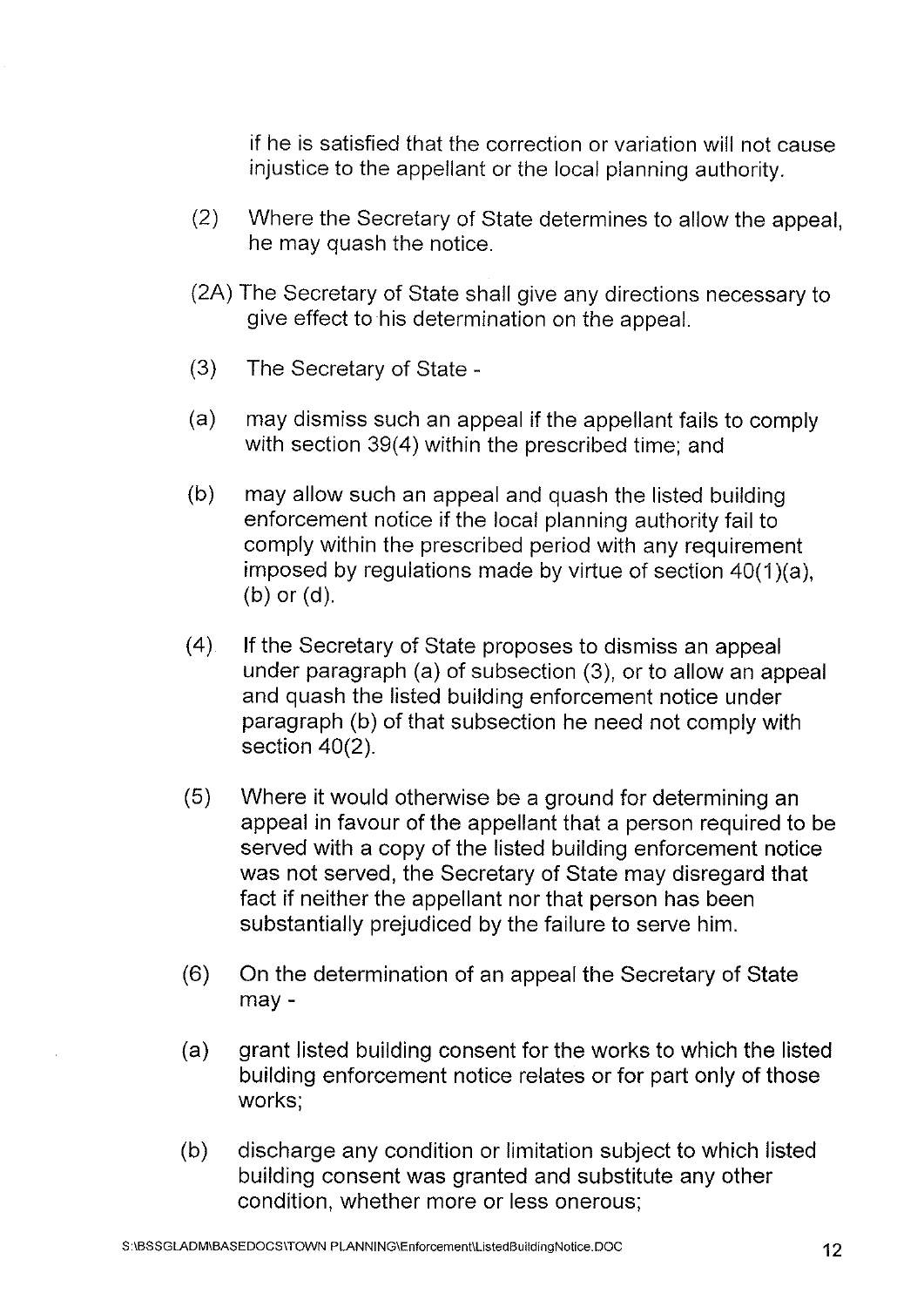- (c) if he thinks fit, exercise his power under section 1 to amend any list compiled or approved under that section by removing from it the building to which the appeal relates.
- (7) Any listed building consent granted by the Secretary of State under subsection (6) shall be treated as granted on an application for the same consent under section 10 and the Secretary of State's decision in relation to the grant shall be final.

Execution of works required by listed Building Enforcement **Notice** 42. (1) If any of the steps specified in the listed building enforcement notice have not been taken within the period for compliance with the notice, the authority may

- (a) enter the land and take those steps, and
- (b) recover from the person who is then the owner of the land any expenses reasonably incurred by them in doing so.
- (2) Where a listed building enforcement notice has been served in respect of a building
- (a) any expenses incurred by the owner or occupier of the building for the purpose of complying with it, and
- (b) any sums paid by the owner of the building under subsection (1) in respect of expenses incurred by the local planning authority in taking steps required by it, shall be deemed to be incurred or paid for the use and at the request of the person who carried out the works to which the notice relates.
- (3) Regulations under this Act may provide that all or any of the following sections of the Public Health Act 1936, namely
- (a) section 276 (power of local authorities to sell materials removed in executing works under that Act subject to accounting for the proceeds of sale);
- (b) section 289 (power to require the occupier of any premises to permit works to be executed by the owner of the premises);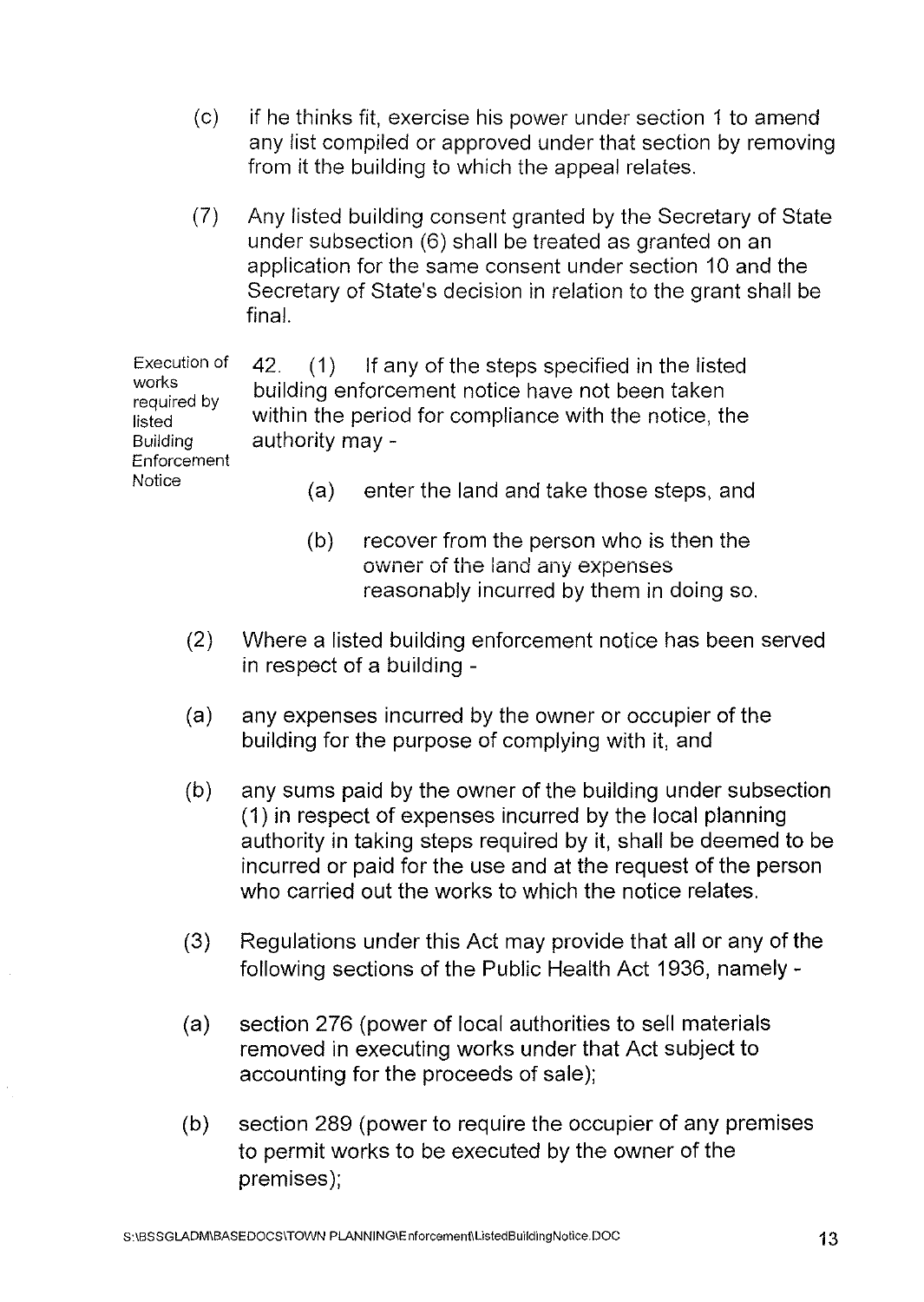- (c) section 294 (limit on liability of persons holding premises as agents or trustees in respect of the expenses recoverable under that Act), shall apply, subject to such adaptations and modifications as may be specified in the regulations, in relation to any steps required to be taken by a listed building enforcement notice.
- (4) Regulations under subsection (3) applying all or any of section 289 of that Act may include adaptations and modifications for the purpose of giving the owner of land to which such a notice relates the right, as against all other persons interested in the land, to comply with the requirements of the notice.
- (5) Regulations under subsection (3) may also provide for the charging on the land on which the building stands of any expenses recoverable by a local planning authority under subsection (1).
- (6) Any person who wilfully obstructs a person acting in the exercise of powers under subsection (1) shall be guilty of an offence and liable on summary conviction to a fine not exceeding level 3 on the standard scale.

**Offence Where** Listed Building Enforce-Ment notice not complied 43. (1) Where, at any time after the end of the period for compliance with the notice, any step required by a listed building enforcement notice to be taken has not been taken, the person who is then owner of the land is in breach of the notice.

(2) If at any time the owner of the land is in breach of a listed building enforcement notice he shall be guilty of an offence.

(3) An offence under this section may be charged by reference to any day or longer period of time and a person may be convicted of a second or subsequent offence under this section by reference to any period of time following the preceding conviction for such an offence.

(4) In proceedings against any person for an offence under this section, it shall be a defence for him to show

with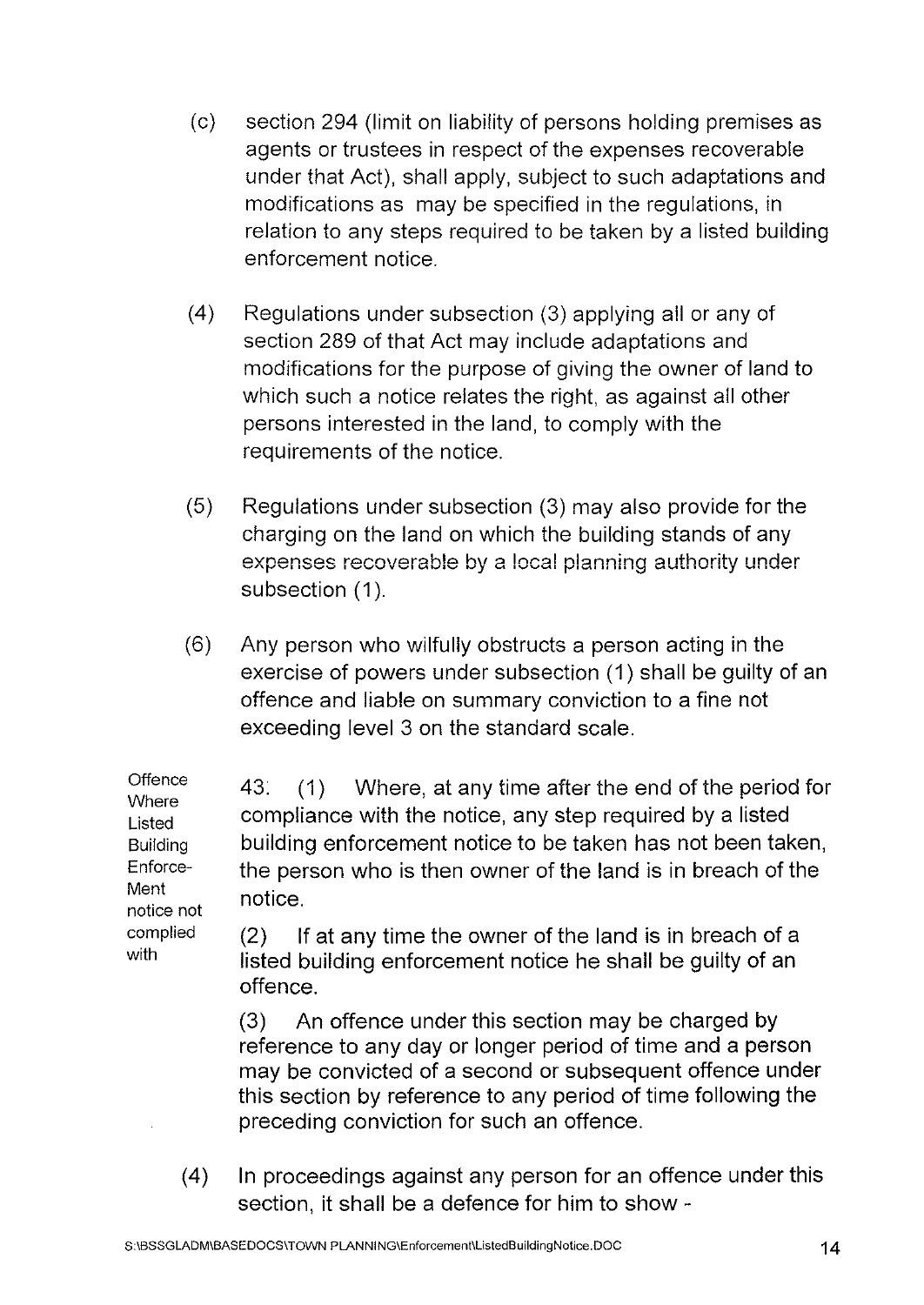- (a) that he did everything he could be expected to do to secure that all the steps required by the notice were taken; or
- $(b)$  that he was not served with a copy of the listed building enforcement notice and was not aware of its existence.
- (5) A person guilty of an offence under this section shall be liable
- (a) on summary conviction, to a fine not exceeding  $£20,000$ ; and
- $(b)$  on conviction on indictment, to a fine.
- $(5)$  In determining the amount of any fine to be imposed on a person convicted of an offence under this section, the court shall in particular have regard to any financial benefit which has accrued or appears likely to accrue to him in consequence of the offence.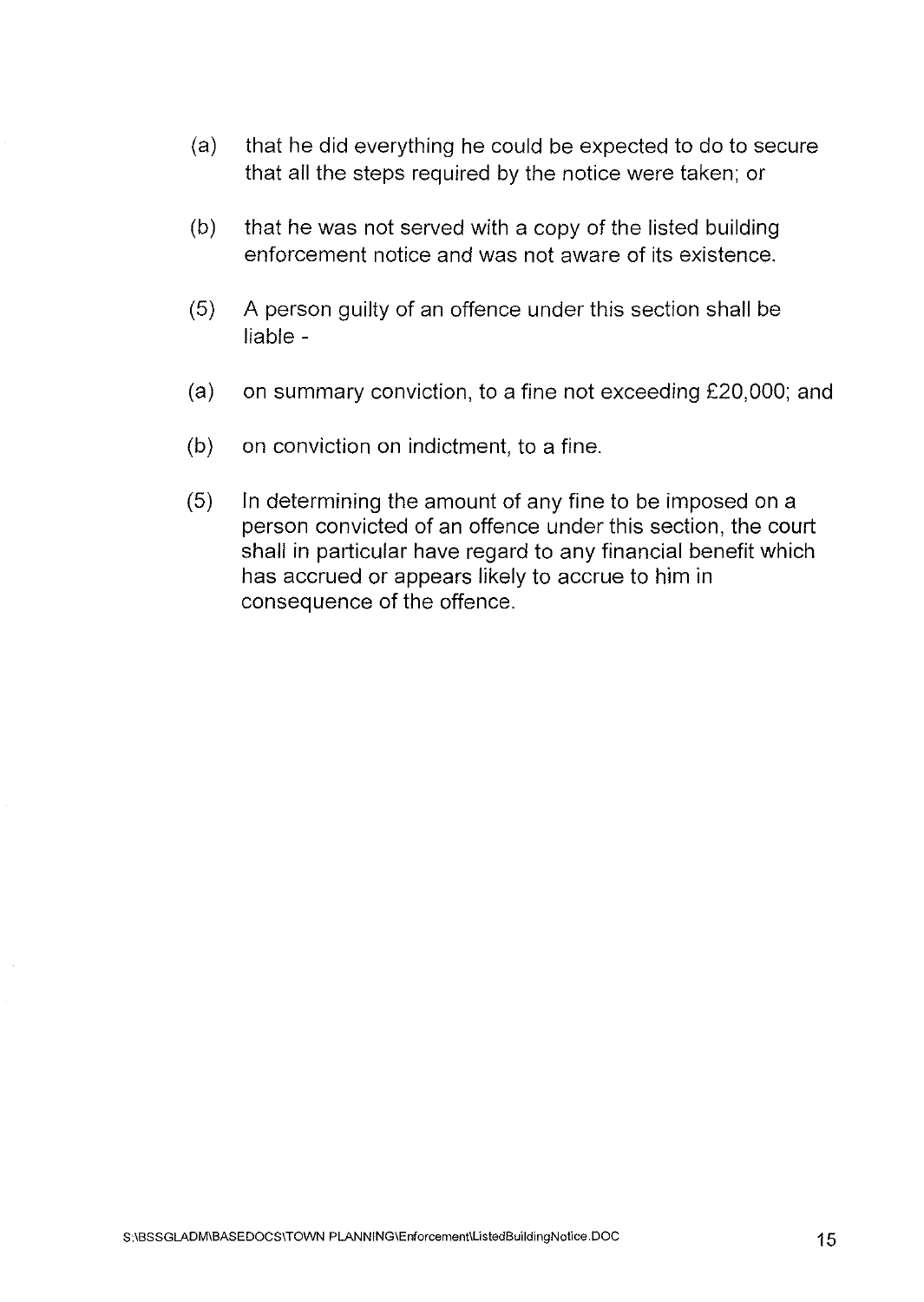## **OTHER RELEVANT EXTRACTS FROM THE PLANNING (LISTED BUILDINGS AND CONSERVATION AREAS) ACT 1990 (AS AMENDED)**

Listing of buildings of special architectural or Historic Interest

1. (1) For the purposes of this Act and with a view to the guidance of local planning authorities in the performance of their functions under this Act and the principal Act in relation to buildings of special architectural or historic interest, the Secretary of State shall compile lists of such buildings, or approve, with or without modifications, such lists compiled by the Historic Buildings and Monuments Commission for England (in this Act referred to as "the Commission") or by other persons or bodies of persons, and may amend any list so compiled or approved.

- (2) The Secretary of State shall not approve any list compiled by the Commission if the list contains any building situated outside England.
- (3) In considering whether to include a building in a list compiled or approved under this section, the Secretary of State may take into account not only the building itself but also
- (a) any respect in which its exterior contributes to the architectural or historic interest of any group of buildings of which it forms part; and
- (b) the desirability of preserving, on the ground of its architectural or historic interest, any feature of the building consisting of a man-made object or structure fixed to the building or forming part of the land and comprised within the curtilage of the building.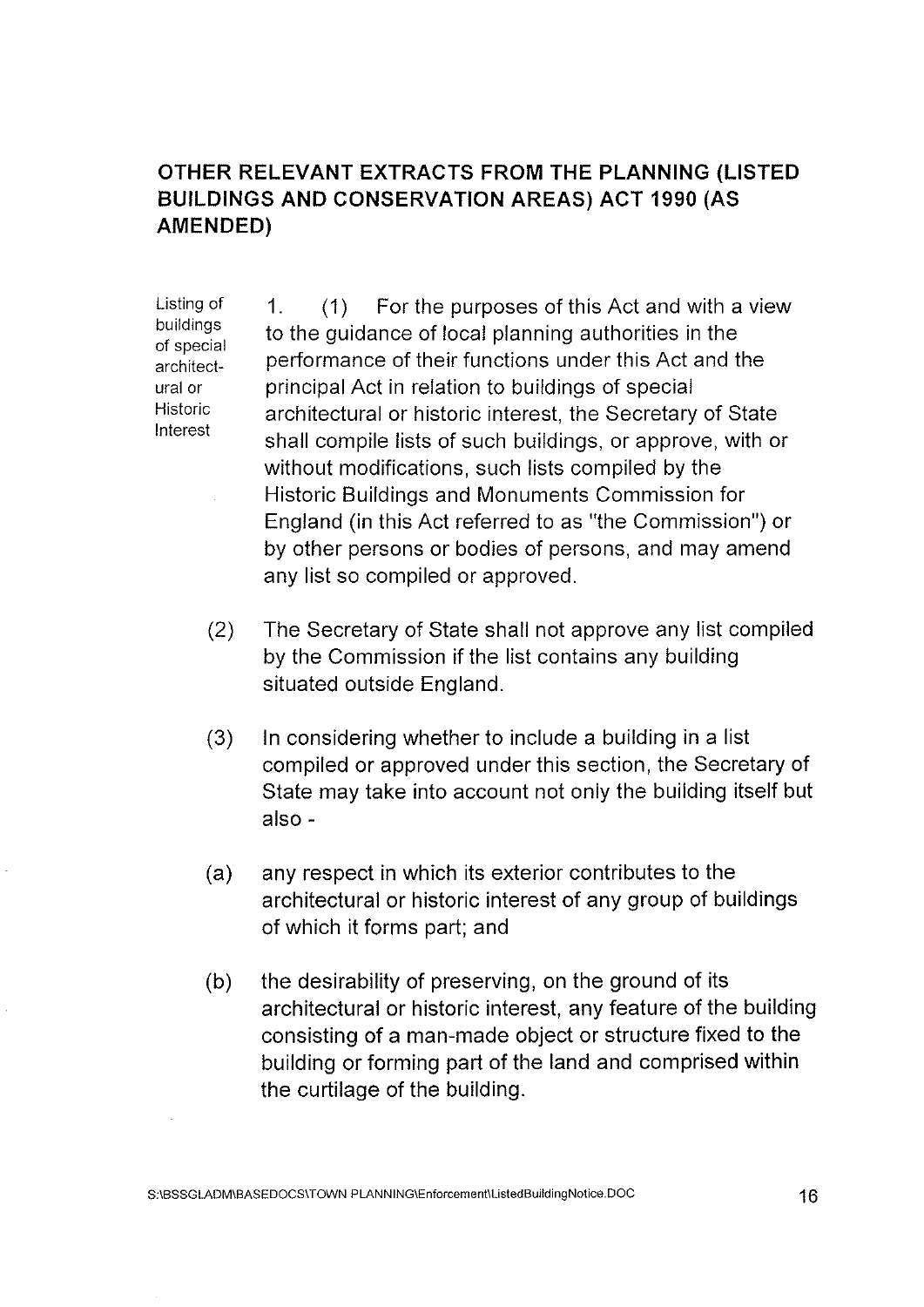- (4) Before compiling, approving (with or without modifications) or amending any list under this section the Secretary of State shall consult
- (a) in relation to buildings which are situated in England, with the Commission; and
- (b) with such other persons or bodies of persons as appear to him appropriate as having special knowledge of, or interest in, buildings of architectural or historic interest.
- (5) In this Act "listed building" means a building which is for the time being included in a list compiled or approved by the Secretary of State under this section; and for the purposes of this Act
- $(a)$  any object or structure fixed to the building;
- (b) any object or structure within the curtilage of the building which, although not fixed to the building, forms part of the land and has done so since before 1st July 1948, shall be treated as part of the building.
- (6) Schedule 1 shall have effect for the purpose of making provision as to the treatment as listed buildings of certain buildings formerly subject to building preservation orders.

 $\frac{1}{\sqrt{2}}\left(\frac{1}{\sqrt{2}}\right)^{2}=\frac{1}{2}\left(\frac{1}{\sqrt{2}}\right)^{2}$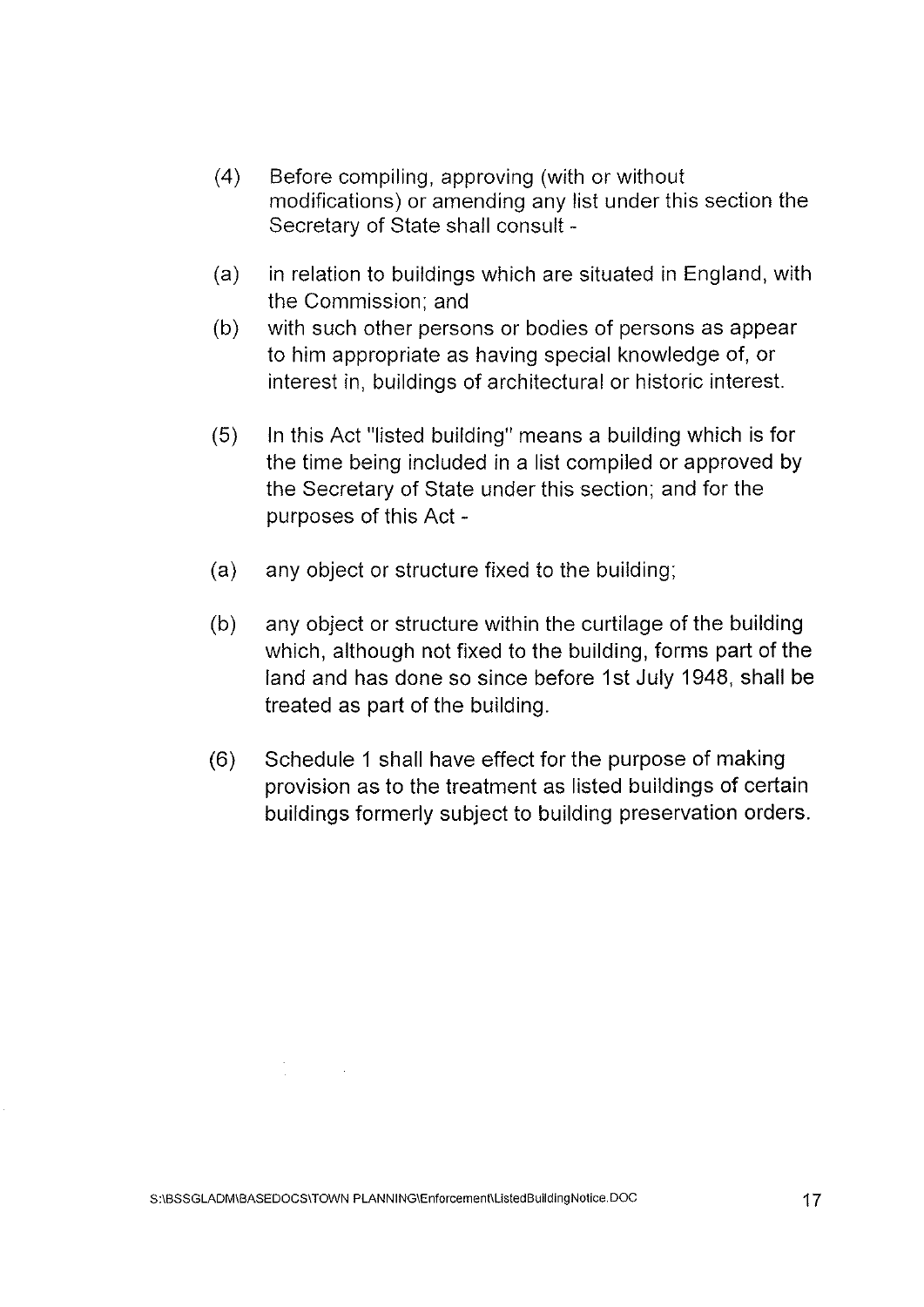Restriction on works affecting Listed Buildings 7. Subject to the following provisions of this Act, no person shall execute or cause to be executed any works for the demolition of a listed building or for its alteration or extension in any manner which would affect its character as a building of special architectural or historic interest, unless the works are authorised.

Authorisation of works; listed **Building** consent 8. (1) Works for the alteration or extension of a listed building are authorised if (a) written consent for their execution has been granted by the local planning authority or the Secretary of State; an

- (b) they are executed in accordance with the terms of the consent and of any conditions attached to it.
- (2) Works for the demolition of a listed building are authorised if
- (a) such consent has been granted for their execution;
- (b) notice of the proposal to execute the works has been given to the Royal Commission;
- (c) after such notice has been given either
	- $(i)$  for a period of at least one month following the grant of such consent, and before the commencement of the works, reasonable access to the building has been made available to members or officers of the Royal Commission for the purpose of recording it; or
	- (ii) the Secretary of the Royal Commission, or another officer of theirs with authority to act on their behalf for the purposes of this section, has stated in writing that they have completed their recording of the building or that they do not wish to record it; and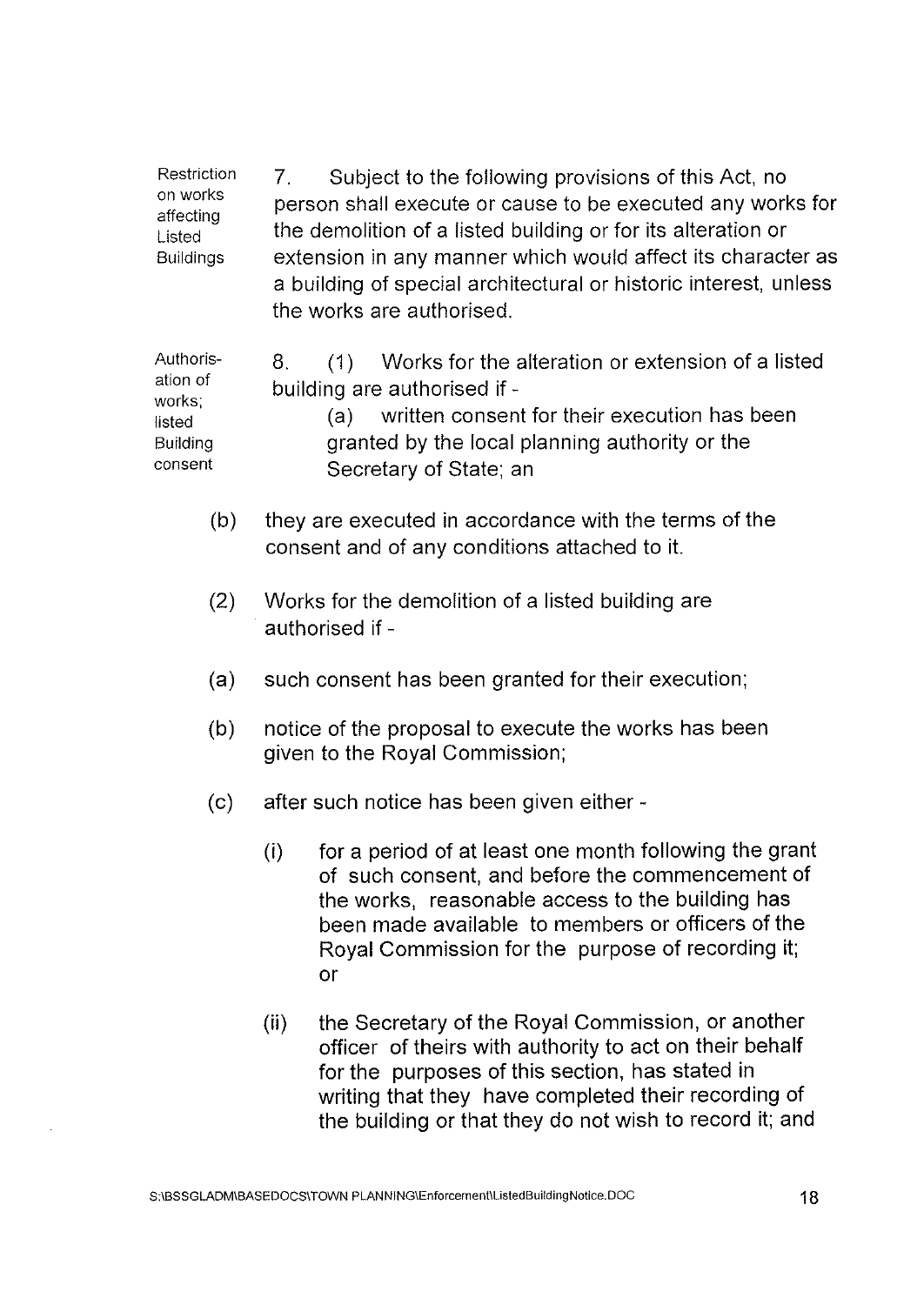- (d) the works are executed in accordance with the terms of the consent and of any conditions attached to it.
- $(3)$  Where -
- (a) works for the demolition of a listed building or for its alteration or extension are executed without such consent; and
- (b) written consent is granted by the local planning authority or the Secretary of State for the retention of the works, the works are authorised from the grant of that consent.
- (4) In this section "the Royal Commission" means -
- (a) in relation to England, the Royal Commission on the Historical Monuments of England; and
- (b) in relation to Wales, the Royal Commission on Ancient and Historical Monuments in Wales.
- (5) The Secretary of State may by order provide that subsection (2) shall have effect with the substitution for the references to the Royal Commission of references to such other body as may be so specified.
- $(6)$  Such an order -
- (a) shall apply in the case of works executed or to be executed on or after such date as may be specified in the order; and
- (b) may apply in relation to either England or Wales, or both.
- $(7)$  Consent under subsection  $(1)$ ,  $(2)$  or  $(3)$  is referred to in this Act as "listed building consent".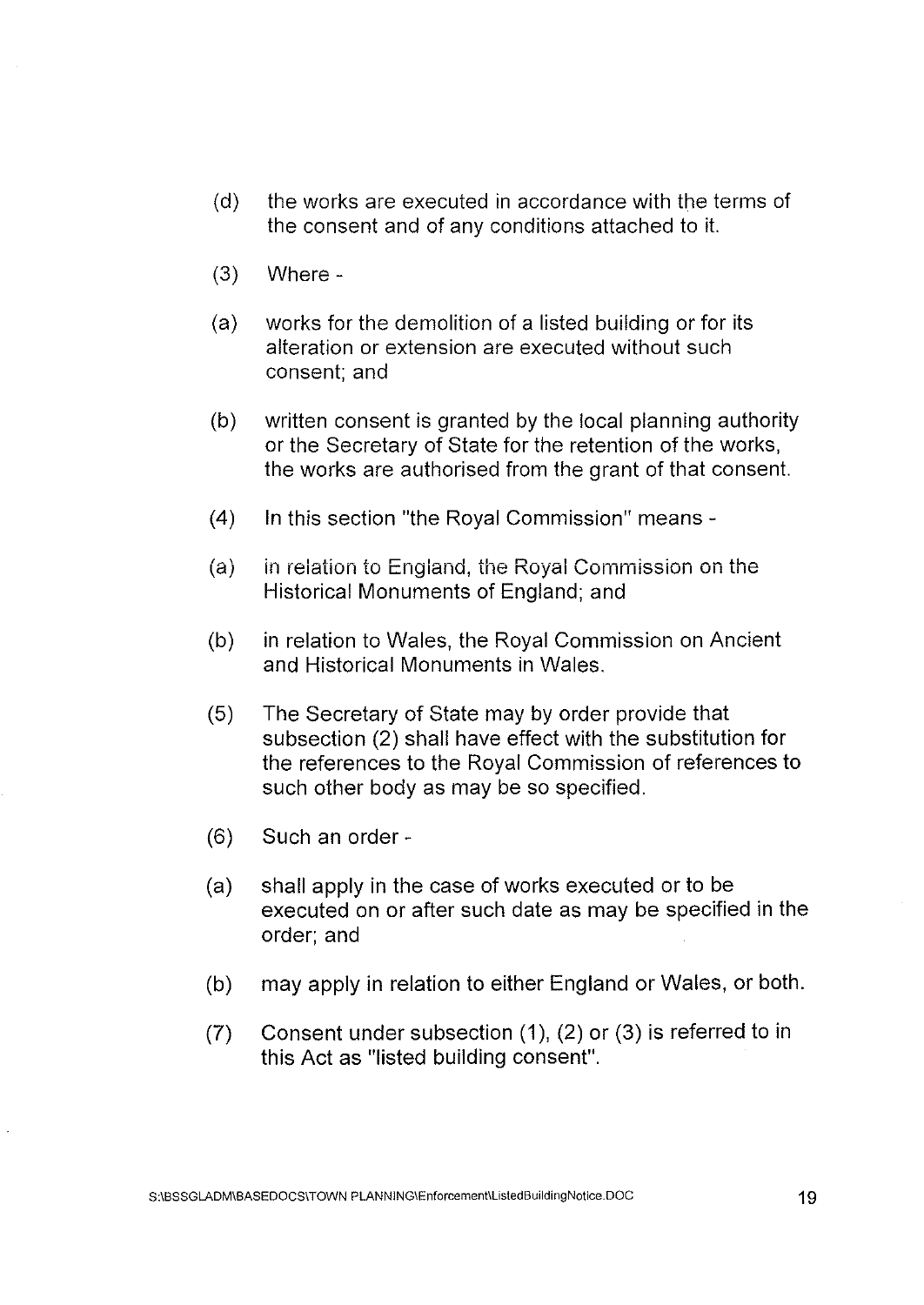Offences. 9. (1) If a person contravenes section 7 he shall be guilty of an offence.

> (2) Without prejudice to subsection (1 ), if a person executing or causing to be executed any works in relation to a listed building under a listed building consent fails to comply with any condition attached to the consent, he shall be guilty of an offence.

(3) In proceedings for an offence under this section it shall be a defence to prove the following matters

- (a) that works to the building were urgently necessary in the interests of safety or health or for the preservation of the building;
- (b) that it was not practicable to secure safety or health or, as the case may be, the preservation of the building by works of repair or works for affording temporary support or shelter;